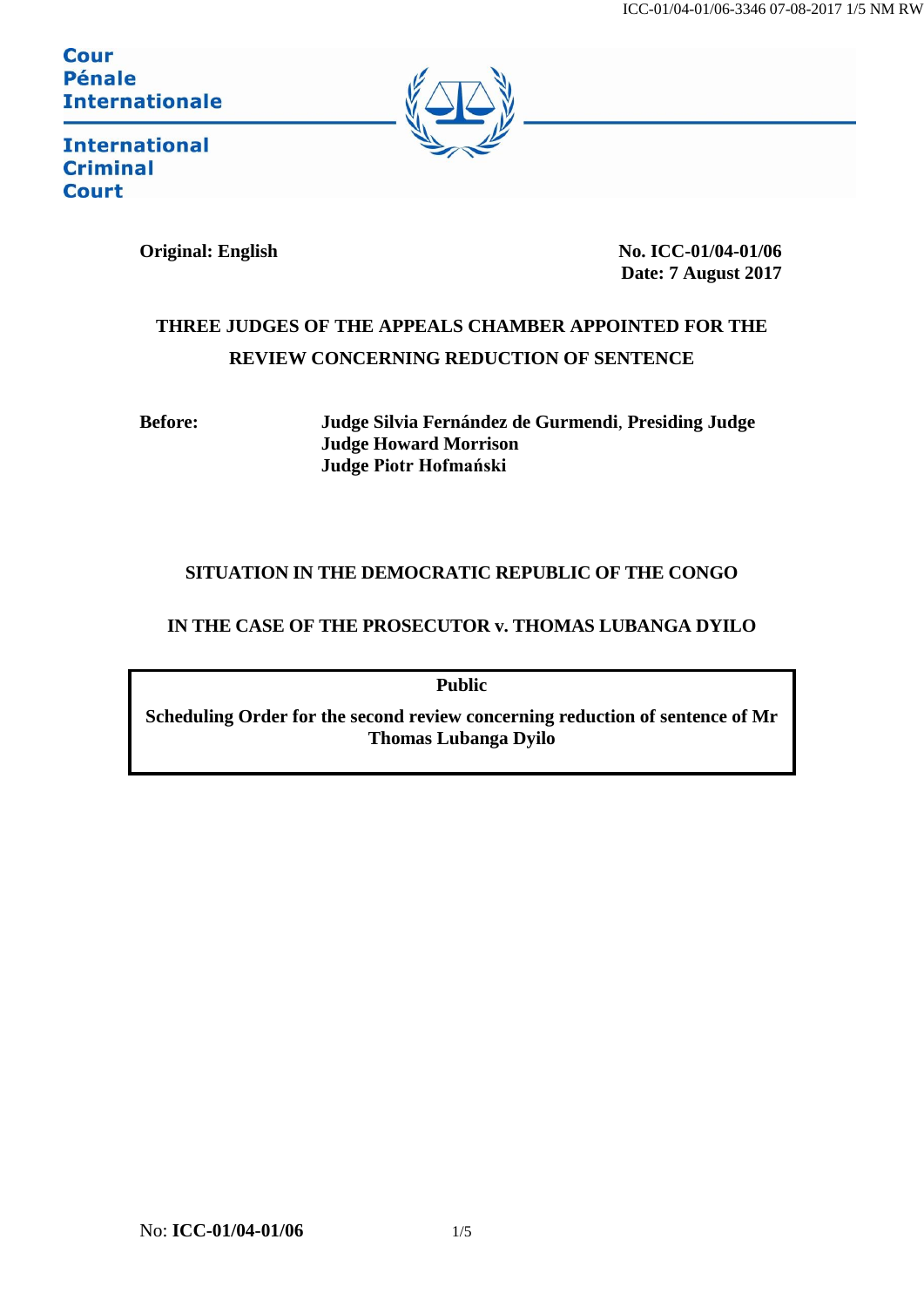#### **Order to be notified in accordance with regulation 31 of the Regulations of the Court to:**

**The Office of the Prosecutor** Ms Fatou Bensouda, Prosecutor Ms Helen Brady

**Legal Representatives of Victims V01** Mr Franck Mulenda Mr Luc Walleyn

**Counsel for Mr Thomas Lubanga Dyilo** Ms Catherine Mabille Mr Jean-Marie Biju Duval

**Legal Representatives of Victims V02** Ms Carine Bapita Buyangandu Mr Joseph Keta Orwinyo Mr Paul Kabongo Tshibangu

**The Office of Public Counsel for Victims** Ms Paolina Massidda

#### **States Representatives**

The Democratic Republic of the Congo

#### **REGISTRY**

**Registrar** Mr Herman von Hebel

**Other** The Presidency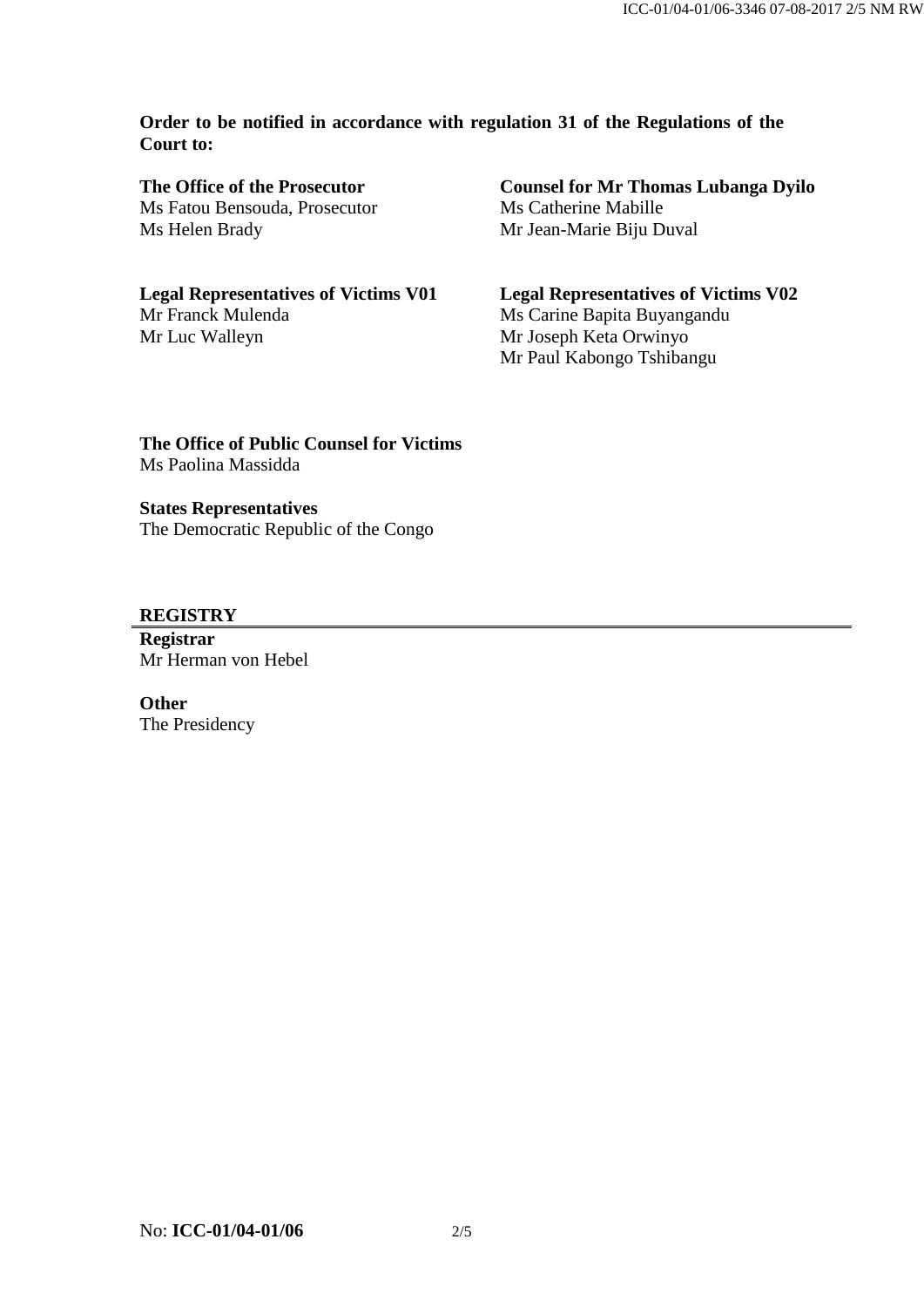The three judges of the Appeals Chamber of the International Criminal Court,

In the review by the Court concerning reduction of sentence of Mr Thomas Lubanga Dyilo pursuant to article 110 of the Statute,

Recalling that, on 15 June 2015, the Appeals Chamber appointed Judge Silvia Fernández de Gurmendi, Judge Howard Morrison, and Judge Piotr Hofmański ("Panel") to conduct the initial review concerning reduction of Mr Thomas Lubanga Dyilo's sentence pursuant to article 110 (3) of the Statute and rule 224 (1) of the Rules of Procedure and Evidence ("Rules") (ICC-01/04-01/06-3135),

Considering that article 110 (5) of the Statute provides that "[i]f the Court determines in its initial review under paragraph 3 that it is not appropriate to reduce the sentence, it shall thereafter review the question of reduction of sentence at such intervals and applying such criteria as provided for in the Rules of Procedure and Evidence",

Recalling that, on 22 September 2015, the Panel determined that it was not appropriate to reduce the sentence of Mr Thomas Lubanga Dyilo ("First Sentence Review Decision") and decided that it would review Mr Lubanga's sentence pursuant to article 110 (5) of the Statute two years from the issuance of that decision, leaving the specific date to be set at a later time (ICC-01/04-01/06-3173),

Noting that, on 13 July 2017, Trial Chamber II, the chamber seized of the reparations proceedings in the present case, held that the Office of Public Counsel for Victims ("OPCV") shall continue as the legal representative with respect to additional victims who are potentially eligible for reparations (ICC-01/04-01/06-3338),

Noting that, on 22 September 2017, two years will have passed from the issuance of the First Sentence Review Decision,

Noting the criteria for review set out in article 110 (4) (a) and (b) of the Statute and rule 223 (a) to (e) of the Rules,

Noting the procedure for review set out in rule 224 (3) and (4) of the Rules, and specifically rule 224 (4), which provides that "[f]or any review under article 110, paragraph 5, [the Panel] shall invite written representations […]",

*Issues* the following

No: **ICC-01/04-01/06** 3/5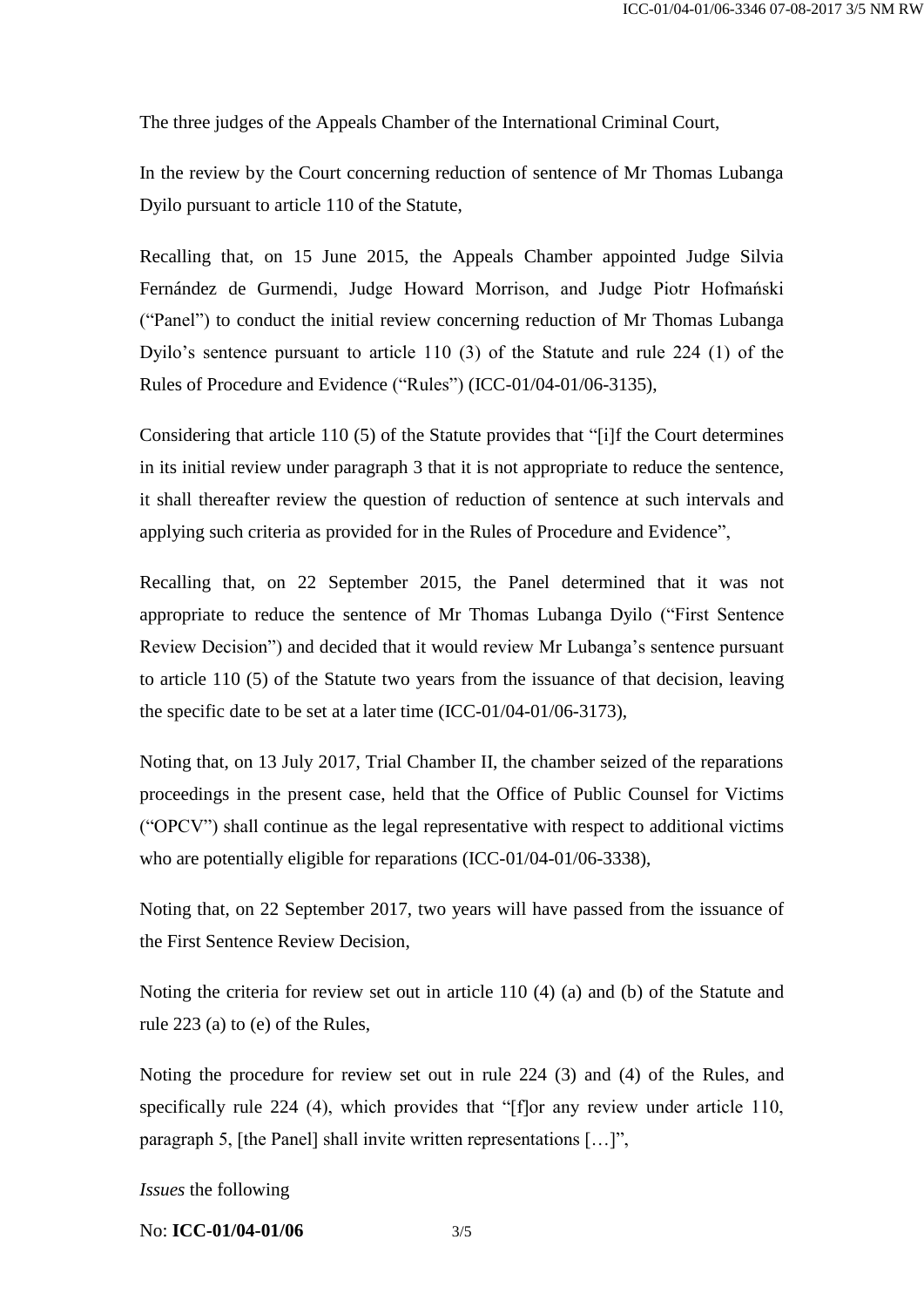## SCHEDULING ORDER

- 1. Mr Thomas Lubanga Dyilo, the Prosecutor, the Legal Representatives of Victims V01, the Legal Representatives of Victims V02, the OPCV, the Democratic Republic of the Congo, and the Registrar are invited to submit written representations for the purpose of the second review concerning the reduction of sentence of Mr Thomas Lubanga Dyilo.
- 2. The present review is limited to the Panel's consideration of whether there has been any significant change in circumstances since the date of the First Sentence Review Decision and, as such, any written representations and responses thereto, as provided for below, shall only address the period since the First Sentence Review Decision.
- 3. The written representations shall be submitted as follows:
	- a. The Democratic Republic of the Congo and the Registrar are invited to file written representations, insofar as they have relevant information, on the criteria set out in rule 223 (a) to (e) of the Rules, by 4 September 2017, in compliance with regulation 33 (1) (d) of the Regulations of the Court. The written representations shall not be more than 10 pages and shall comply with regulation 36 of the Regulations of the Court. The Registrar shall consult as necessary with any states considered to have potentially relevant information in relation to these criteria; and
	- b. Mr Thomas Lubanga Dyilo, the Prosecutor, the Legal Representatives of Victims V01, the Legal Representatives of Victims V02, and the OPCV are invited to file written representations of not more than 10 pages and in accordance with regulation 36 of the Regulations of the Court, by 11 September 2017, in compliance with regulation 33 (1) (d) of the Regulations of the Court, addressing:
		- i. The criteria for review concerning reduction of sentence, to the extent there has been any significant change since the date of the First Sentence Review Decision regarding the presence of the following factors:
			- 1. The early and continuing willingness of Mr Thomas Lubanga Dyilo to cooperate with the Court in its